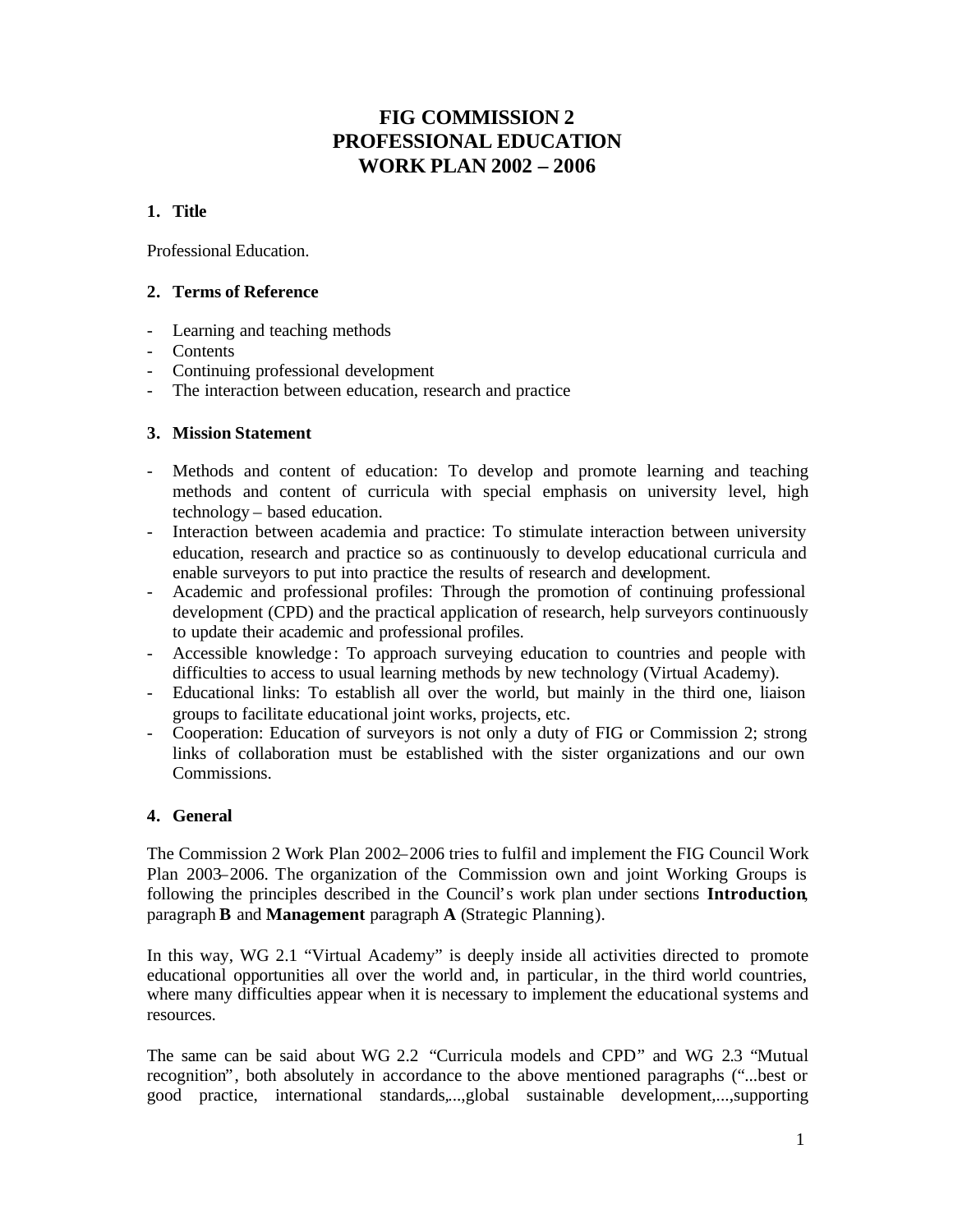international humanitarian needs..." and Education could be considered as "humanitarinan need" in many cases).

WG 2.4 (JWG Comm. 2&3) "Knowledge in Spatial Information Management" and WG 2.5 (JWG Comm. 2&7) "Capacity Building in Land Management" are fully within **Introduction, paragraph B** and, mainly, in **3. Management, A) Strategic Planning,** where it is said: "Commitment for sustainability (e.g....spatial planning, land management, land use,...)".

All WGs have for general purpose the "quality of profession..." as it is said in **A) Strategic Planning,** being Education the first and, perhaps, the fundamental basement of quality.

In the same paragraphs of the Council's work plan, that is in **Introduction B&C, Management A), B) and C)** is based the creation of the "Liaison Groups", although this proposal is explained inside "Other Activities".

As an additional comment to the "Liaison Groups", nearly all of them are focussed in the third world, where the FIG action is more necessary and of benefit for many more people, appears, with special emphasis, actions to be carried on in Latin America. Th special focus in South America is needed because:

- Latin America has a very limited representation in FIG, although they are more than 20 countries in the region.
- Latin America can be considered the continent of the future.
- In some Latin American countries there are good theoretical educational institutions in surveying (unfortunately same cannot be said about their surveying instruments), and in some others there is not at all or very limited facilities in this field, which makes it necessary for FIG to focus its action to the university level in first stage, and to the professional level thereafter.
- In several paragraphs of the Council's WP it is mentioned the need of "...regional activities in under-represented regions...", "...encouraging University Departments to belong and to contribute to FIG as Academic members...", "...membership expansion focussed on certain regions to be continued...", "encouraging the development for networks between Commissions and **within specific geographical zones** to enable good educational practice...".
- The fact that the Chair of Commission 2 is Spanish can facilitate better understanding and co-operation with these countries and promote membership of the Latin American surveyors in FIG.

As a result Commission 2 work plan includes many activities in Latin America with the purpose to make FIG known in this continent. The work will be made in close co-operation with the Council keeping in mind that education is the key issue to integrate these countries to the global surveying society. In most cases there is lack for funds for travelling and therefore it is essential to organise some symposia in easily reachable venues. Regional workshops may be a good solution. Commission 2 is interested to have a leading role in organising FIG regional conference in Latin America in co-operation with the Council, other Commissions and FIG office.

Furthermore the Com mission will make its contribution to the FIG World Report on Best Practices launched by the Council in its work plan for 2003–2006.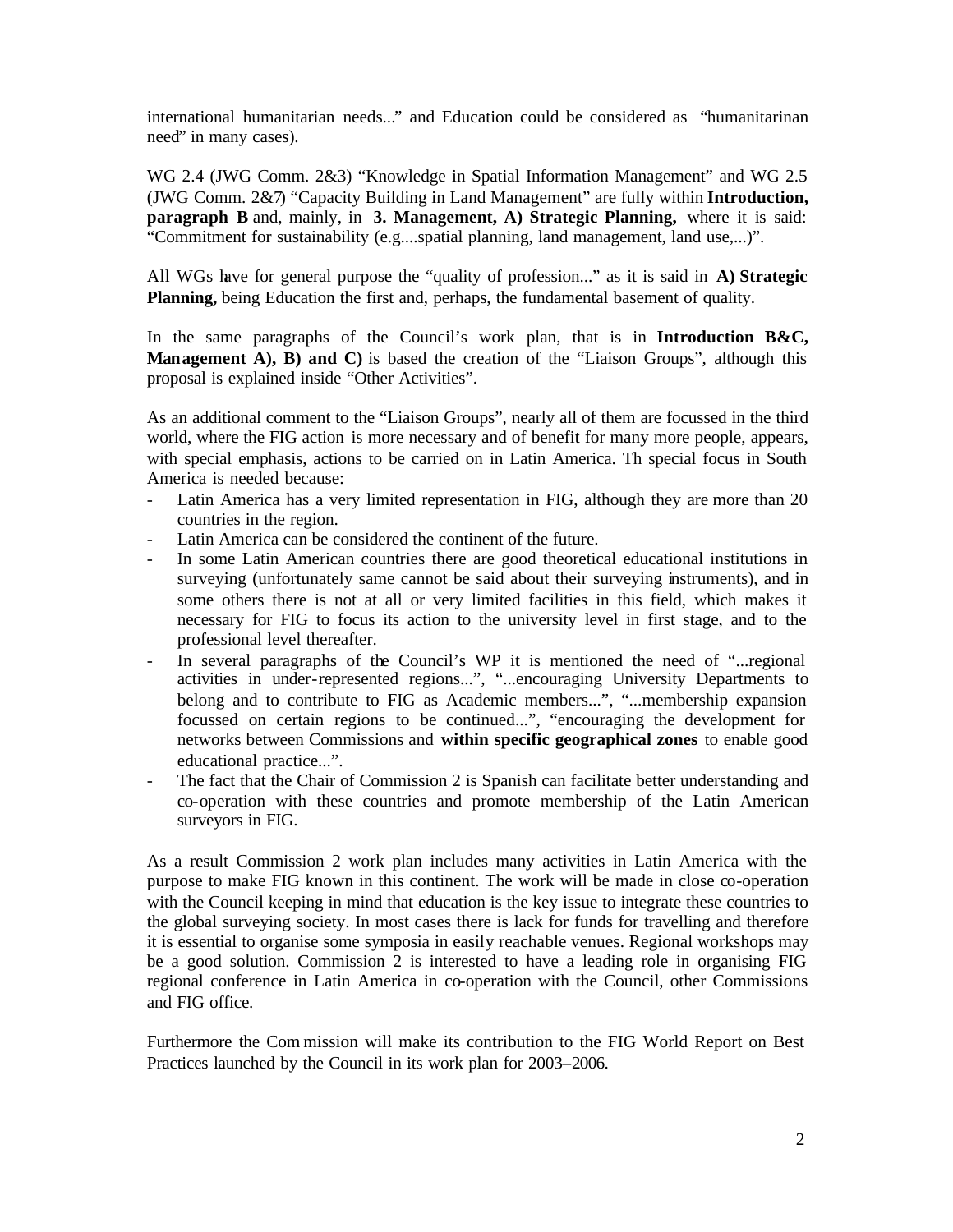Commission 2 endorses the underlying concept that respect to Cultural and Linguistic issues is very important and that will be sensitive to these issues in the way it works. This will be implemented by encouraging multilingual abstracts and presentations in general meetings and through the use of an appropriate regional language during regional meetings.

# **5. Working Groups**

# **Working Group 2.1 – Virtual Academy**

### Policy issues

- The movement from discrete computer assisted learning (CAL) tools towards an integrated virtual learning environment.
- Technical, political, legal, organisational and cultural problems.
- Copyright and accreditational problems
- The role of the lecturer and human communication in general

# Chair

Prof. Henrik Haggrén (Finland), e-mail: henrik.haggren@hut.fi Co-Chair: Prof. Esben Munk Sørensen (Denmark), e-mail: ems@i4.auc.dk

### Specific projects

- Information dissemination concerning the virtual academy issues relevant to FIG, by
	- collecting hyperlinks to web sites relevant for distance learning in surveying education and
	- creating an educational database on Internet as it regards respective tools and experiences; and
- to establish contacts with the Internet/multimedia experts outside FIG

### Workshops

Workshops via Internet and, at least, one more in the middle of the term of office. Reports in the WW.

### Final report

During the Congress in Munich.

# **Working Group 2.2 – Curricula Models and CPD**

### Policy issues

- To know the different curricula used in the different universities
- To help the organisation of modern and updated curricula where necessary
- To incorporate into the FIG SEDB and the FIG portal this information
- To encourage Universities to incorporate a link to their curricula in the FIG SEDB or portal
- To publish the CPD courses offered by the Universities in the FIG portal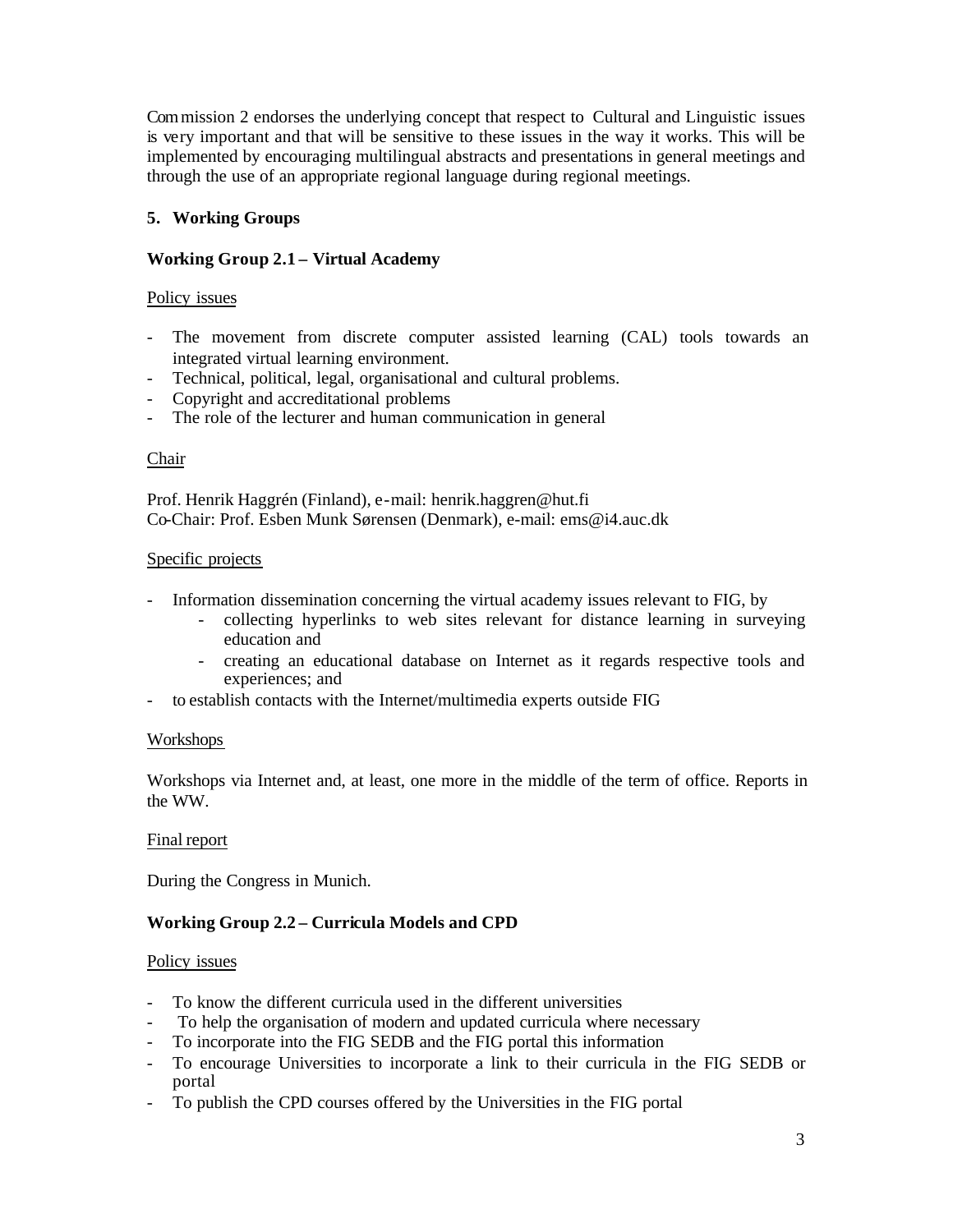- To encourage and facilitate the exchange o students

Chair

Assoc. Prof. Frank Kenselaar (the Netherlands), e-mail: F.Kenselaar@geo.tudelft.nl

# Workshops

At least one during the term of office.

# Final report

During the Munich Congress

# Publications

A publication at the end of the term of office.

# **Working Group 2.3 – Mutual Recognition**

# Policy issues

- In the light of the achievements of the Task Force on Mutual Recognition of Professional Qualifications (1998–2002), and in order to support the principle of the free movement of surveyors world-wide, the primary aim of the Working Group is:
- To improve the knowledge and available information about relevant aspects of professional education in order to implement the process of mutual recognition of professional qualifications, with the aim of developing guidelines for implementing FIG policy in this area.

# Chair

Dr. Frances Plimmer (United Kingdom), e-mail: fplimmer@hotmail.com

# Specific projects

Based on the FIG policy with regard to mutual recognition, the specific objectives of the WG are:

- 1. to develop in further detail the methodology of implementing mutual recognition, as identified in the work to date of the FIG Task Force on mutual recognition of professional qualifications
- 2. to investigate the barriers to the mutual recognition of professional qualifications and their solutions
- 3. to investigate selected case studies which take a "step by step" approach to process of mutual recognition in order to test the WTO "disciplines" for implementing mutual recognition of professional qualifications.

In addition and support to the stated objectives (above), the WG will seek to:

a) investigate the process and criteria used by academic institutions in different countries for the selection of surveying students; and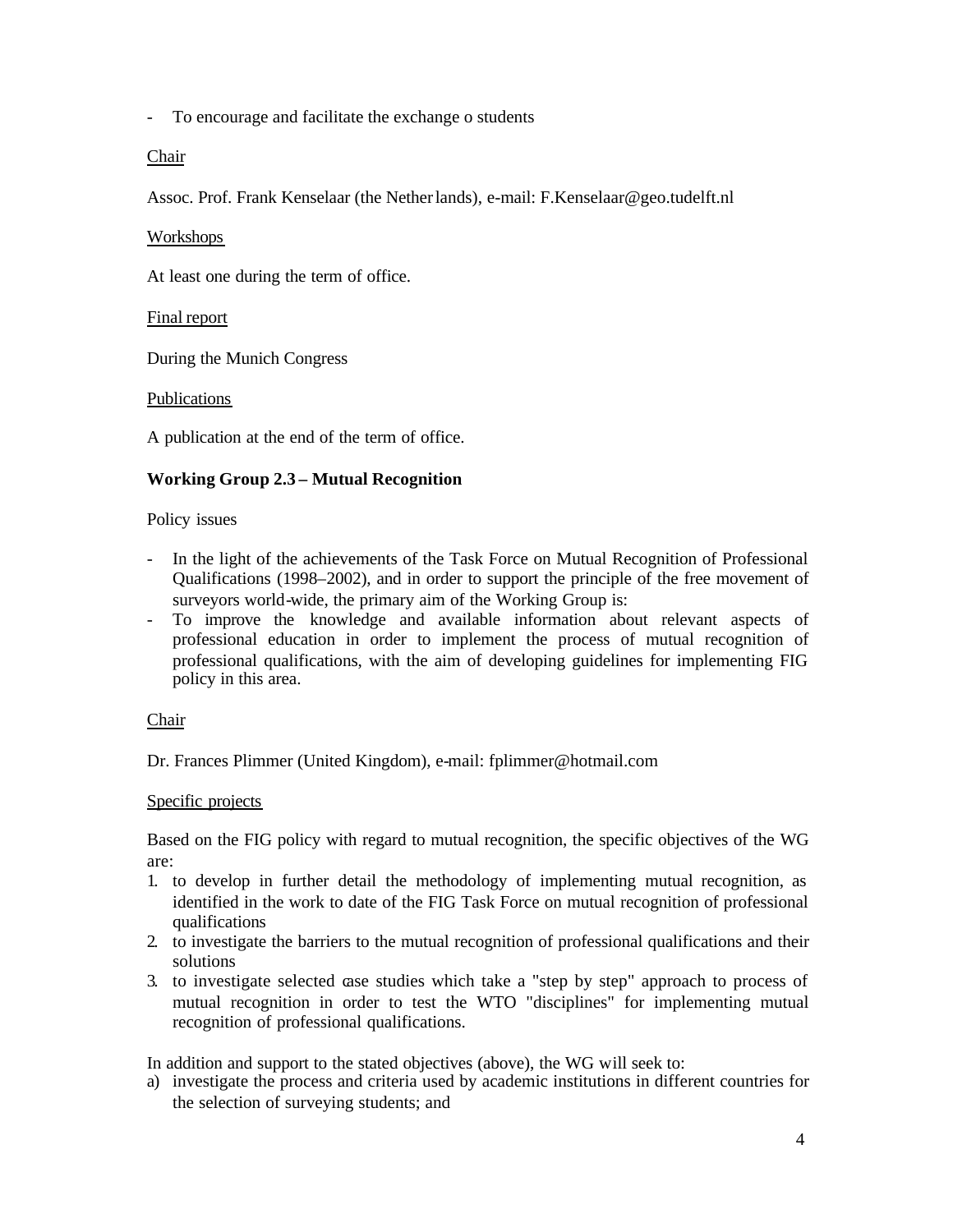b) investigate the indicators which demonstrate the quality of surveying education in different countries

### Workshops

One during the term of office.

#### Final report

During the Munich Congress.

#### Publications

A publication at the end of the term office.

### **Joint Working Groups**

**Working Group 2.4 – Knowledge in Spatial Information Management** (A Joint Working Group with Commission 3)

Policy issues

- To integrate the resources of the Commissions 2&3 using the experiences of professionals in knowledge transfer and the know -how of spatial information management (SIM)
- To analyse present status and trends of Information/Knowle dge Management
- To outline the implementation of the results of Information/Knowledge Management in the Spatial Word
- To define the necessary elements and routes of professional development in the rapidly changing area of SIM

### Chair

Prof. Bela Markus (Hunga ry), e-mail: mb@cslm.hu

### Workshops

At least one during the term of office

#### Final report

In the Munich Congress.

# **Working Group 25 – Capacity building in Land Management** (A Joint Working Group with Commission 7)

#### Policy issues

To study and develop integration of professional and land management projects, especially in developing and transition countries.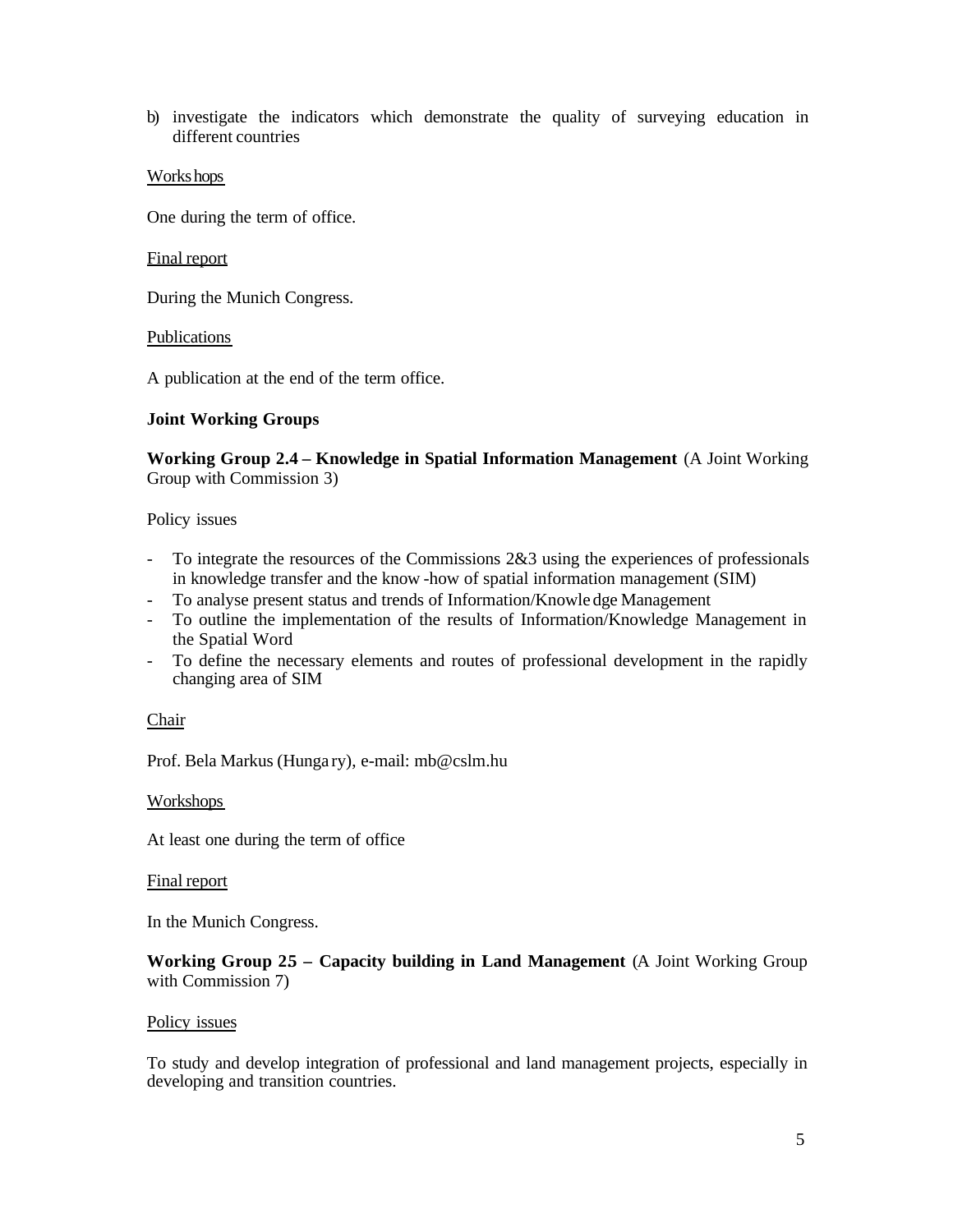# Specific projects

- To develop models for this integration
- To do special studies in one developing and one in transition country, where land management projects are being carried out.

# Chair

Prof. Ulf Jens en (Sweden), e-mail: ulf.jensen@lantm.lth.se

# Workshops

At least one during the term office.

# Final report

To prepare a report on experiences from integration of professional education and land management projects to be presented in Munich Congress.

**Working Group 9.1 – Education of Valuation Professionals in FIG** (A Joint Working Group with Commission 9)

**Working Group 4.4 – Education and CPD** (A Joint Working Group with Commission 4)

# **6. Co-operation with Sister Associations**

In order to improve the benefits to members associations and universities, Commission 2 will strongly try to reinforce the links with the similar Commissions in sister organisations like ICA, ISPRS and IGGU.

# **7. Co-operation with the UN Agencies**

In co-operation with the UN Agencies, such as UN-Habitat and FAO it is always necessary to include educational and capacity building issues. Commission 2 is ready to contribute in these projects on the request of the Council in the educational field as necessary for the welfare of people and countries involved.

# **8. Other Activities**

# **Strategic Liaison Groups on Education**

### **Objectives**

- To establish networks between educational institutions to exchange knowledge, experiences and problems solving ways inside each liaison group
- To establish and maintain strong links among the different surveying departments or institutions facilitating mutual assistance when and where necessary
- To have a better approach to each other from a closer position, not only geographic, but social, historical, economical, etc.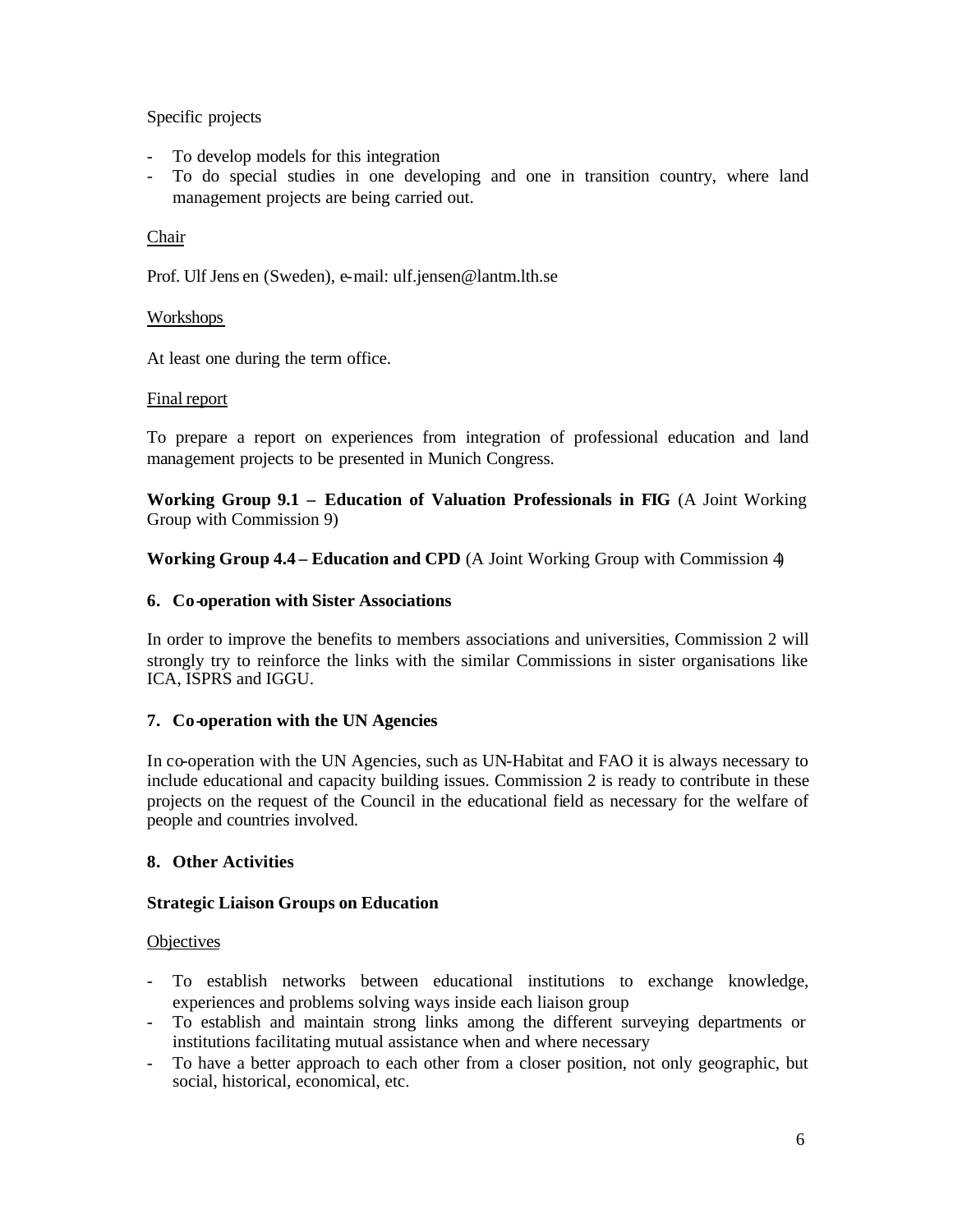- To develop these liaison groups to a successful mean of facilitating educational work in the universities, departments, etc. inside every group, facilitating, as well, the exchange of professors and students

### Structure

- There will be five different liaison groups established based on their geographical, cultural, etc. similarities
- Each group is chaired by a leader named in the following figure
- Chairs are responsible to report directly to the Commission Chair



Australia, Canada, Europe, New Zealand and USA are self-consistent. Nevertheless, because the small number of Departments of Geomatics in the South Pacific countries, Australia and New Zealand are included in the South Pacific Group.

### **Surveying Studies Portal**

Commission 2 will continue, under the leadership of Prof. Kirsi Virrantaus (HTU), the development of a Portal for Surveying Studies, where Universities, Teachers and Students can find the widest and best information about curricula, contents, etc. This Portal will be highly useful for WG 2.1 (Virtual Academy) and 2.2 (Curricula and CPD).

#### **Web site**

Collected data will be introduced in the FIG Surveying Education Database and FIG Education Portal; this work will be done in close co-operation and with the help of the FIG office.

### **Newsletters**

Commission 2 will continue to informing its delegates and member associations via Commission newsletter.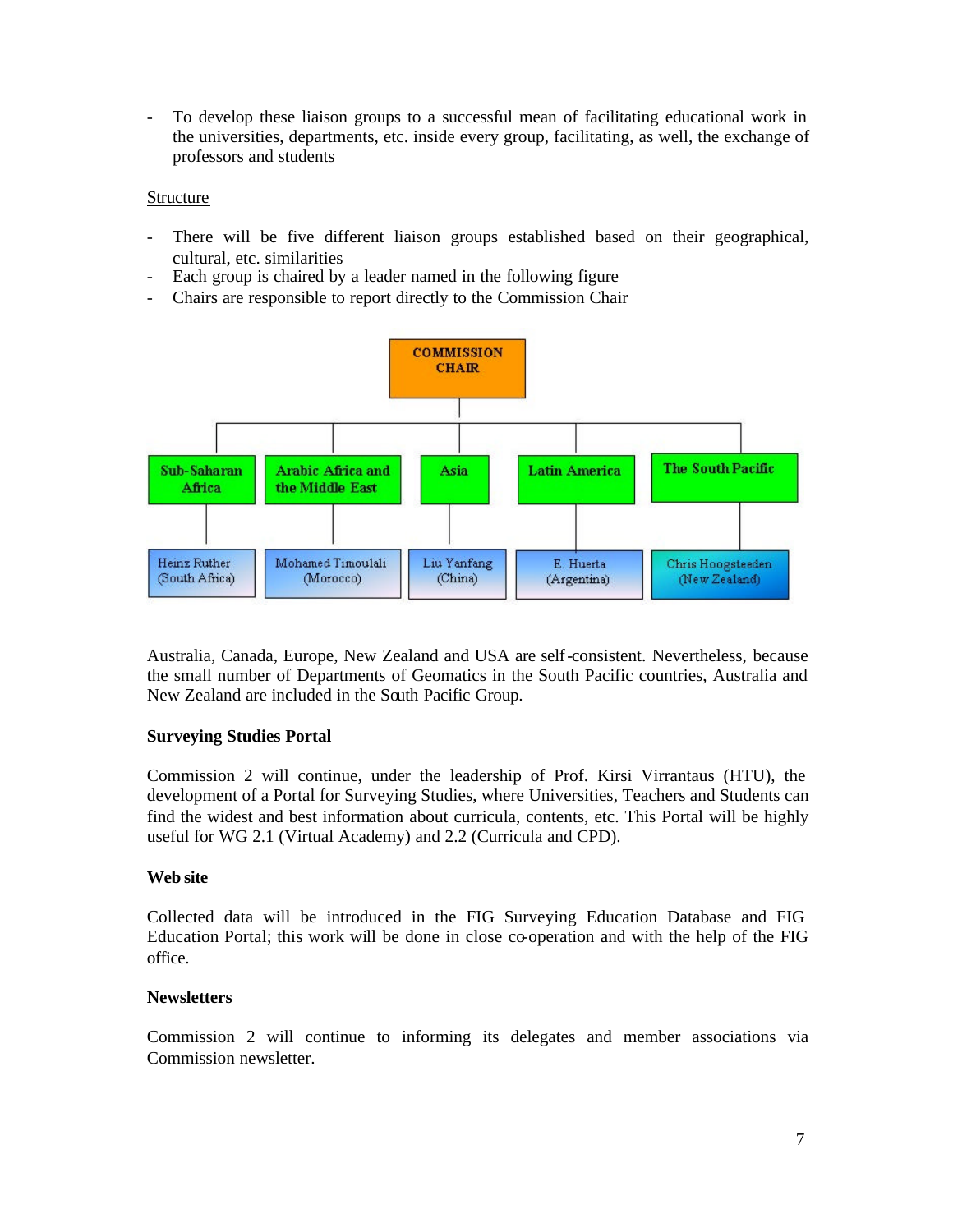### **9. Calendar of Events**

- October 2002 Symposium in Puerto Rico (Commissions 1 & 2)
- January-March 2003 Symposium in Asia; possible organised in conjunction with the FIG regional conference in Cambodia
- September/December 2003 Symposium in Morocco
- September/December 2004 Symposium in Nigeria
- 2005 Symposium in Latin America in conjunction to FIG Regional Conference
- September/December 2005 Symposium in the South Pacific
- August-September 2006 FIG Congress in Munich

In addition to these events the Commission chair will attend two symposia in Latin America in May 2002: one in Universidad de Concepción (Chile), an Academic member of FIG, and other in Uruguay, organised by the new member association from Uruguay.

Commission 2 is further investigating possibility to organise two further events in Latin America (perhaps in Costa Rica and in Brasil ) with the goal to get FIG involved in Central America, where most of countries are without any University with Department of Surveying. The other symposium is planned for equatorial countries (Venezuela, Bolivia, Perú, Ecuador, etc), bearing in mind that Brasil is not currently member of FIG, with the goal to approach these countries, most of them with very few resources for travelling far away and with special, common and typical social, economic and educational situations.

#### **10. Commission Office rs**

#### **Commission Chair**

Prof. Pedro J. Cavero Universidad Politecnica de Madrid Escuela U. de Ingenieria Tecnica Topografica Campus Sur Ctra. de Valencia Km. 7 28031 Madrid SPAIN Tel:  $+ 34913367908$ Fax: + 34 91 332 25 60 Email: pjcavero@nivel.euitto.upm.es

### **Vice–Chair Administration**

Prof. Juan Prieto (Spain) E-mail:

#### **Chair Working Group 2.1 – Virtual Academy**

Prof. Henrik Haggrén (Finland) E-mail: henrik.haggren@hut.fi Co-Chair: Prof. Esben Munk Sørensen (Denmark) E-mail: ems@i4.auc.dk